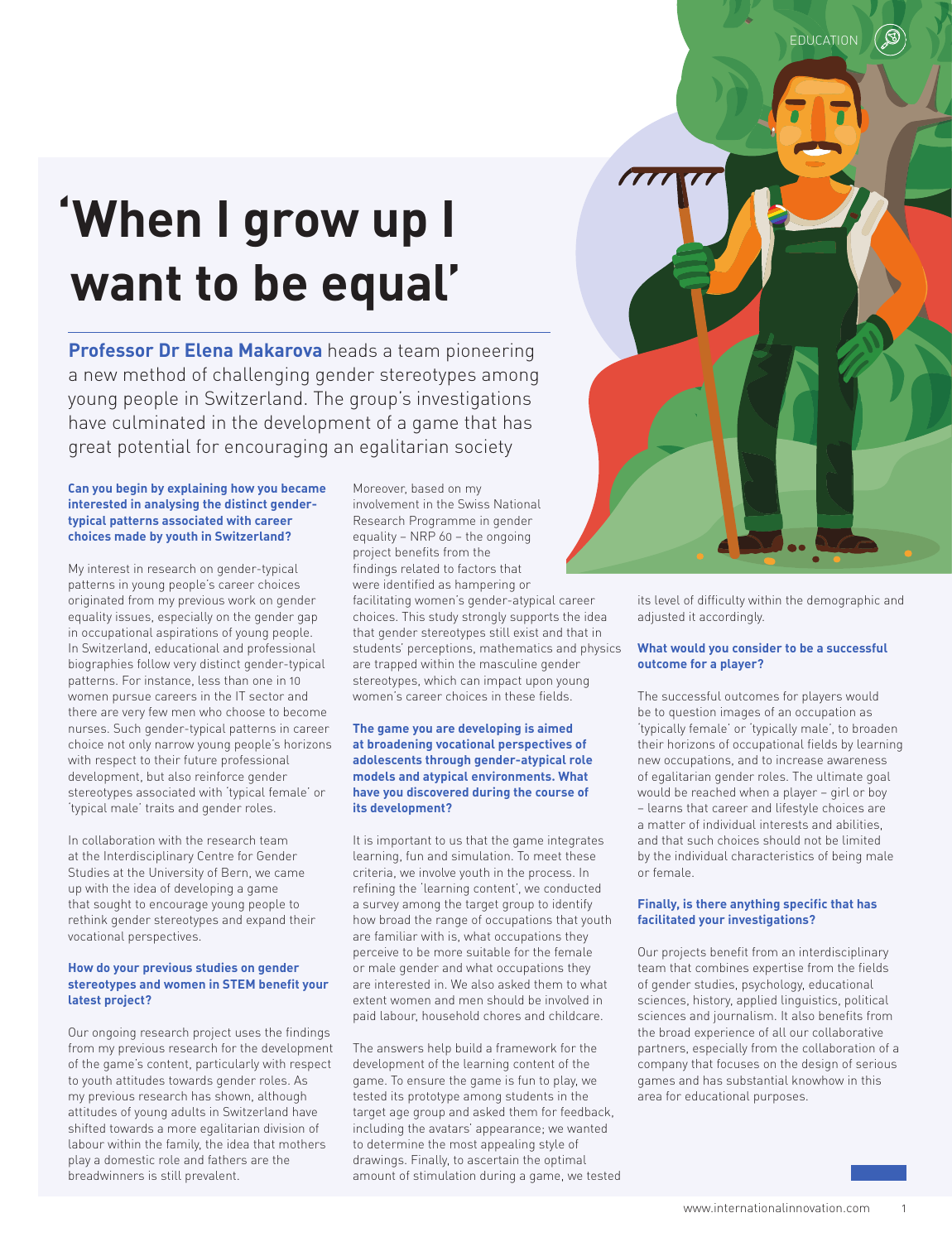## **There must be more to life than fitting a gender stereotype**

Researchers from the **University of Vienna** and the **University of Bern** are attempting to deconstruct gendered images of occupations. Their efforts have culminated in their 'I'd like to be…' game, which promotes gender-atypical career choices for the youth of Switzerland

**EVEN IN THE** 21<sup>st</sup> Century, gender stereotypes still pervade societies on a global scale. This is particularly noticeable at the occupation level; prejudices remain about the types of careers that are specifically suitable for men or women. Typical examples are the misconceptions that STEM careers are more appropriate for men or working as a caregiver is more suitable for women.

This mindset filters down to children, who begin to build ideas about the jobs they 'should' do, as opposed to feeling free to pursue the education and career paths that genuinely interest them. Because of the gender-biased information that many youth are exposed to as they grow up, they are often unaware of the myriad other options available to them.

Young children are especially influenced by what they see, hear and experience; society, parenting and schooling heavily impact their knowledge and expectations with regard to gender.

#### **ROLES OF INFLUENCE**

Professor Dr Elena Makarova has conducted various research projects to analyse the reasons governing the career choices made by young people in Switzerland and why gender segregation exists. One project, entitled 'Gender-atypical career choices of young women' sought to improve understanding of the determinant factors within the school and family context, but also to uncover the supporting factors that led to women undertaking careers in male-dominated occupational fields. One of the key findings of the project was that role models in young women's immediate environments play a crucial part in making gender-atypical career choices.

However, the study enabled other important discoveries regarding genders and their respective role model choices. "The study shows that young people prefer same-sex role models, but young women exhibit less rigid gender patterns in their choice of role models than male youth, who exclusively favour same-sex role models," explains Makarova. "With regard to the importance of parental role models in the process of choosing a career, our results show that young women identified male and female persons – mostly father or mother – as role models in their career choices."

Additionally, the study found that there is a strong correlation between science teachers informing their students about educational and career trajectories in maths and science and young women choosing careers in STEM.

#### **PERCEPTIONS OF PROFESSIONS**

The widespread 'blue for boys, pink for girls' stereotype can serve as a metaphor for perceptions regarding the suitability of certain professions to a gender. For, while it might be common for boys to play with toy cars and girls to play with dolls, it would be irresponsible to consider this a natural occurrence. It has been shown that sociocultural perspectives play an important role in the selection of career paths; children in elementary school typically associate occupations such as nurse or secretary with females, while firefighters or truck drivers are seen as typical male professions.

Makarova's research has shown that these gender stereotypical images of occupations are brought about through different socialisation contexts, of which family, school and peer groups are the most influential. Media representations have also been shown to play a central role, with the omnipresence of digital media having significant influence. That these stereotypical notions are formed at an early age highlights the importance of challenging such views during an individual's formative years. As digital learning tools and games are increasingly used in the classroom, these are a potentially highly effective means of broadening the minds of the young and what they consider realistic career choices to be.

#### **A GAME OF LIFE**

With that in mind, Makarova and her team have set about developing a means of increasing knowledge of gender-atypical career paths through the creation of a serious game. By deconstructing the gender stereotypes associated with given professions, the team hopes to show a virtual social environment that differs from perceived realities and expose them to different modes of thought. The game works by assigning a player the role of career counsellor, where they suggest career options